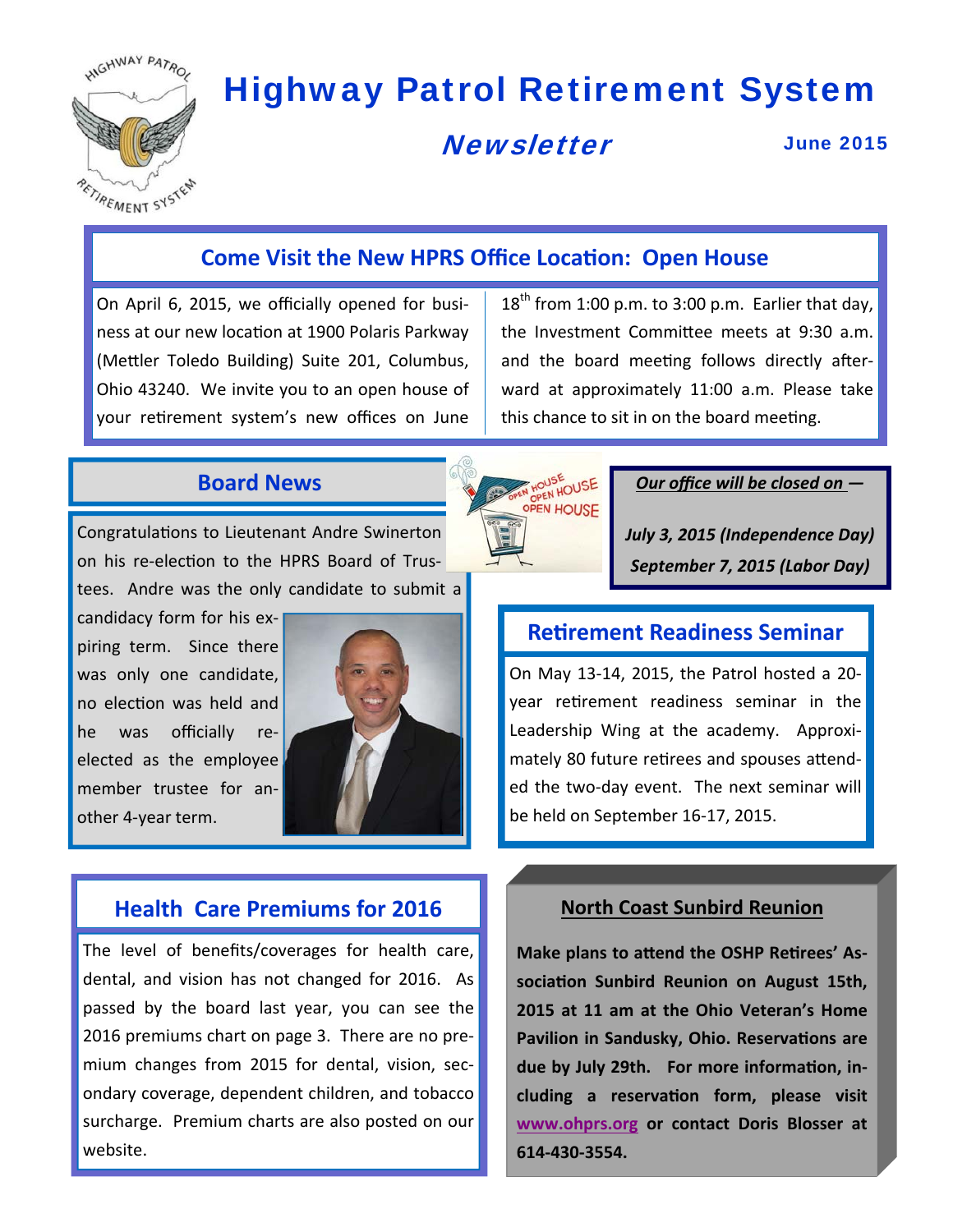

## **Introducing My Care Compare for Medical Mutual**

Did you know different facilities and providers can charge different amounts for the *same* medi‐ cal services? Costs can vary depending on where you choose to see your doctor—at a hospital, community‐based clinic or standalone office. With My Care Compare, Medical Mutual's new online tool, you can see the difference for your‐ self.

#### **A Welcome Call from Aetna**

Did you know the Aetna medical program offers phone support from a caring regis‐ tered nurse? At times, such as when you are planning on coming home from a hospital stay, managing a medical condition, or coordinating complex medical treatment among different doctors, hospitals, labs, or other health care providers, a registered nurse from Aetna may call to discuss health care issues that can help put your mind at ease. Rest assured, these conversations are private and confidential, so consider talking openly with your program nurse. There is no additional cost-it's all part of your Aetna health plan!

## **HPRS Facts & Figures**

|                                   | <b>Number</b> | <b>Average Pension</b><br><b>Benefit</b> | <b>Average Age</b> |
|-----------------------------------|---------------|------------------------------------------|--------------------|
| <b>Service Retirees</b>           | 1,133         | \$44,112                                 | 66.5               |
| <b>Surviving Spouses/Children</b> | 252/23        | \$17,117/\$2,167                         | 75.5/22.3          |
| <b>Disability Retirees</b>        | 123           | \$34,631                                 | 53.9               |
| <b>Total</b>                      | 1,531         | \$38,337                                 | 66.3               |

Shop and compare costs for a variety of doctors and medical services, including:

- *Office visits*
- *Blood tests and other lab services*
- *X‐Rays, MRIs and CT scans*
- *Physical Therapy*

Log into your secure My Health Plan account at member.medmutual.com and click My Care Com‐ pare to start saving today.

## **HPRS Investment Returns**

|                  | <b>Investment Portfolio</b> | <b>YTD</b>          |
|------------------|-----------------------------|---------------------|
| Date             | <b>Market Value</b>         | Increase/(Decrease) |
| 4/30/2015 (est.) | \$859,738,000               | 3.0%                |
| 12/31/2014       | \$849,000,000               | 6.5%                |
| 12/31/2013       | \$813,953,000               | 19.6%               |
| 12/31/2012       | \$717,036,000               | 11.9%               |
| 12/31/2011       | \$679,404,000               |                     |

### **Save the Date!**

**The 29th Annual Snowbird Reunion** will be held at the same location as last year: The International Palms Resort and Conference Center in Or‐ land, Florida, on March 3‐6, 2016.

Information will be forthcoming in the next several months.

Data as of 6/3/2015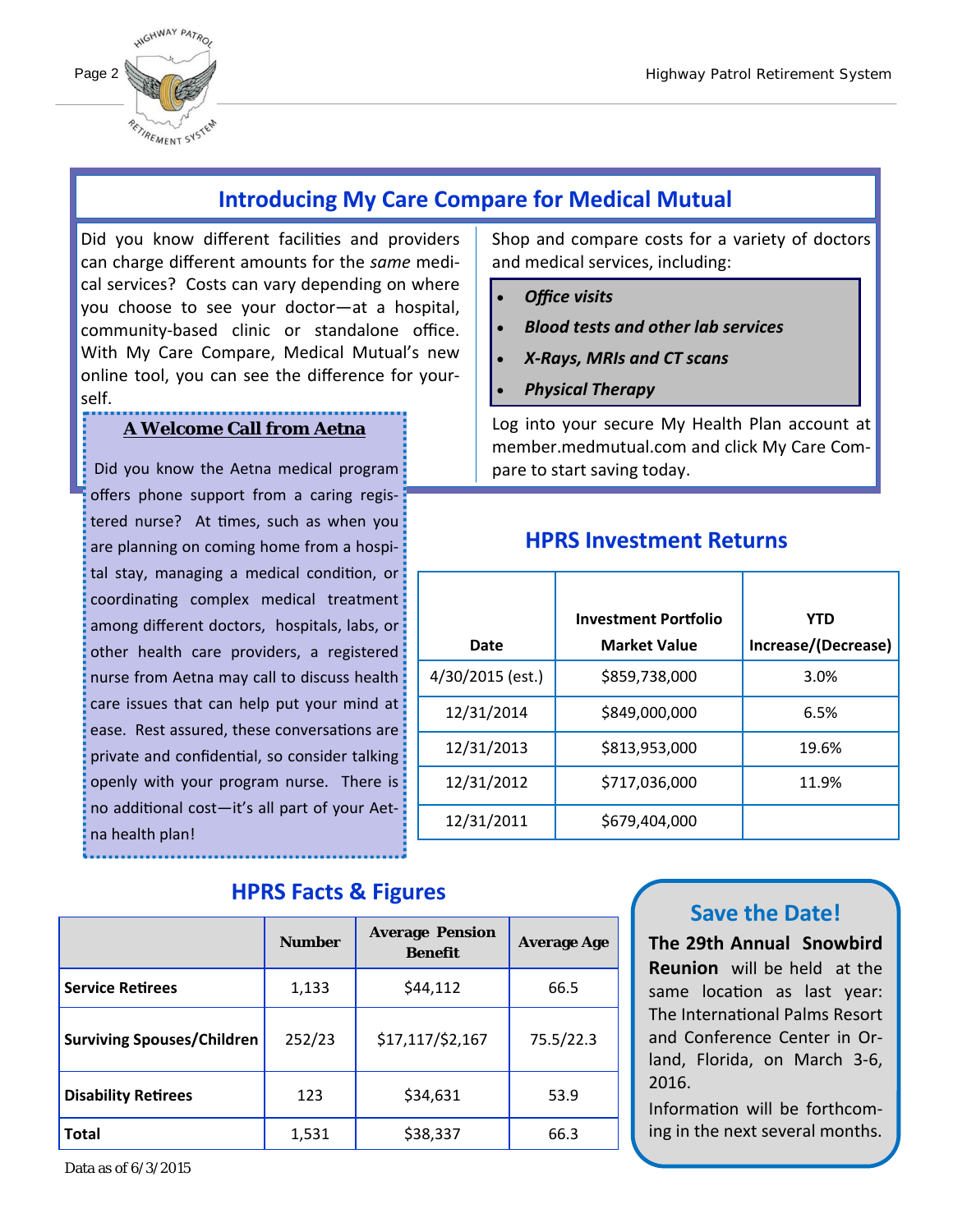

## **2016 Health Care Premiums**

#### Non-Medicare Medical/Prescription (Medical Mutual of Ohio/Express Scripts)

| <b>Retiree or Surviving Spouse</b><br>Age | <b>Monthly Premium</b> | <b>Spouse Age</b> | <b>Monthly Premium</b> |
|-------------------------------------------|------------------------|-------------------|------------------------|
| $65+$                                     | S83                    | $65+$             | \$149                  |
| 60-64                                     | \$116                  | 60-64             | \$149                  |
| 56-59                                     | \$149                  | 56-59             | \$182                  |
| $52 - 55$                                 | \$182                  | 52-55             | \$215                  |
| <52                                       | \$215                  | <52               | \$248                  |
| Secondary                                 | \$39                   | Secondary         | \$97                   |

Re-employed retirees without Medicare A & B who have HPRS as their primary medical/prescription insurer will be charged a monthly premium of \$330, unless an exemption is submitted and accepted.

|                                 | <b>Monthly Premium</b> |
|---------------------------------|------------------------|
| Dependent or Surviving Children | Primary \$50 each      |
|                                 | Secondary \$30 each    |
| Tobacco Surcharge               | \$50 each user         |

#### **Disability Retirees**

In-the-line-of-duty are charged at the 60-64 rate. Not In the line of duty (Off-duty) are charged at the rate based on actual age. Once a retirant/spouse turns 52, 56 and 60, the lower premiums become effective.

#### Medicare A & B Medical/Prescription (Aetna Medicare Advantage/ Express Scripts)

The premiums below are for primary coverage only. If HPRS is secondary, please refer to the above chart.

|                         | <b>Monthly Premium</b> |  |
|-------------------------|------------------------|--|
| Retiree                 | S20                    |  |
| Spouse                  | \$100                  |  |
| <b>Surviving Spouse</b> | \$46                   |  |

The 2016 monthly Medicare B reimbursement is set at \$30.00.

#### **Dental & Vision**

|         | <b>Monthly</b><br><b>Retiree Premium</b> | <b>Monthly</b><br><b>Spouse Premium</b> | <b>Monthly</b><br><b>Dependent Child</b><br><b>Premium</b> | <b>Monthly Surviving</b><br><b>Spouse Premium</b> | <b>Monthly Surviving</b><br><b>Children Premium</b> |
|---------|------------------------------------------|-----------------------------------------|------------------------------------------------------------|---------------------------------------------------|-----------------------------------------------------|
| Dental* |                                          | \$20                                    | \$20                                                       |                                                   | 55                                                  |
| Vision* |                                          |                                         |                                                            |                                                   | ככ                                                  |

\*A single Dental & Vision premium provides coverage for all children regardless of number.

|                                              | <b>Coverage Overview</b>          |                                                 |  |
|----------------------------------------------|-----------------------------------|-------------------------------------------------|--|
| <b>Medical</b>                               | <b>Medicare A &amp; B (Aetna)</b> | <b>Non-Medicare (Medical Mutual of</b><br>Ohio) |  |
| General Copay                                | <b>S25</b>                        | \$20                                            |  |
| Specialist Copay                             | \$25                              | \$30                                            |  |
| Chiropractor Copay                           | <b>S15</b>                        | \$30                                            |  |
| <b>Emergency Room Copay</b>                  | <b>S50</b>                        | <b>S50</b>                                      |  |
| <b>Urgent Care Copay</b>                     | \$35                              | <b>S15</b>                                      |  |
| Deductible (per person)                      | \$0                               | \$500                                           |  |
| Out of Pocket Maximum<br>(per person/family) | \$2000/N/A                        | \$1500/\$3000                                   |  |

| <b>Prescription Drug</b> | <b>Retail (up to 34 day</b><br>supply) | <b>Home Delivery (90</b><br>day supply) |
|--------------------------|----------------------------------------|-----------------------------------------|
| Generic                  |                                        | S <sub>10</sub>                         |
| Brand/Formulary          | S15                                    | <b>S30</b>                              |
| Brand/Non-Formulary      | Not covered                            | Not covered                             |